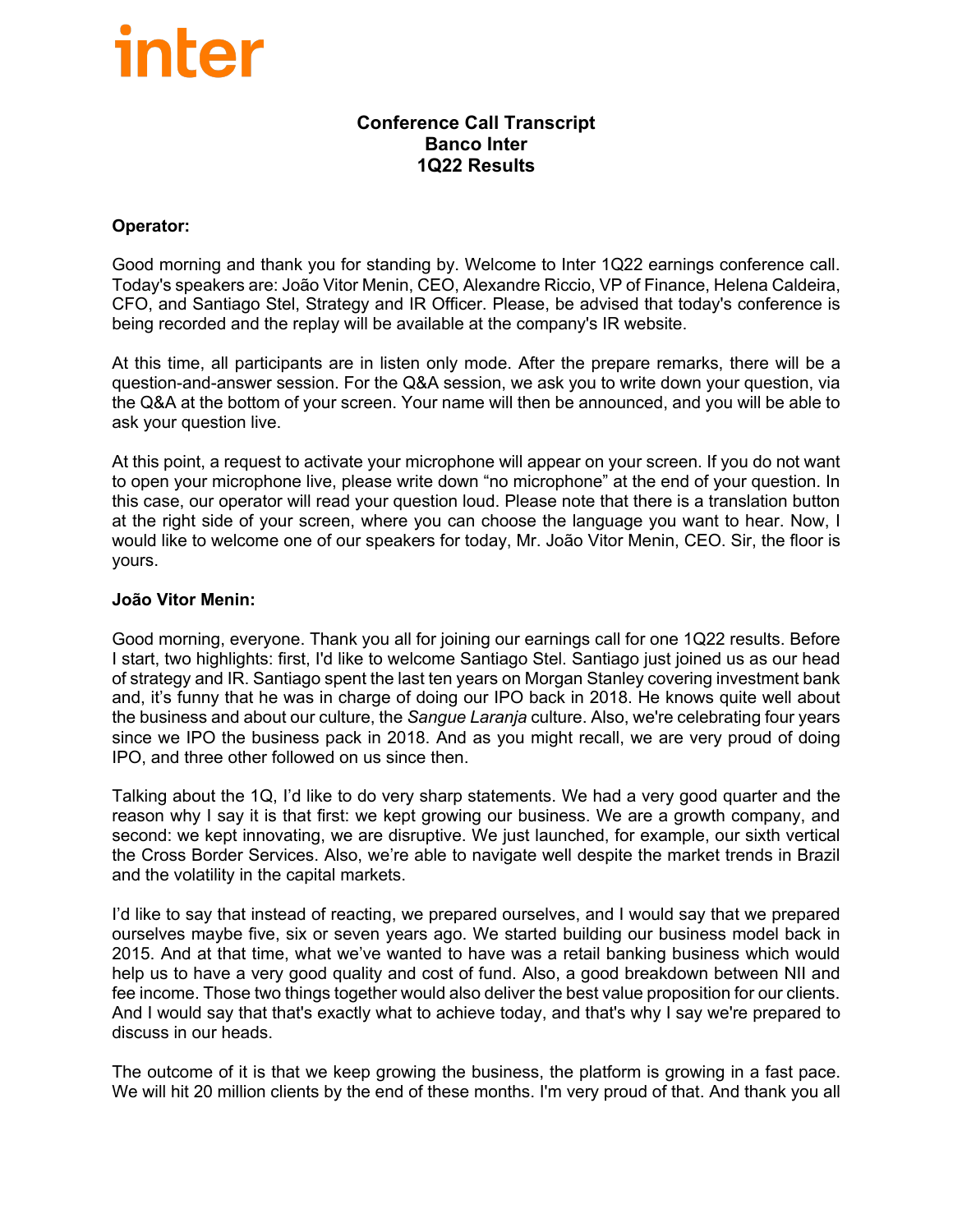our clients that are listening to this call. Also, as I mentioned, we will print a good balance, something around 65 and 45 breakdowns between NII and fee income. This will help us to have a sustainable business despite of the market trends, and also, will help us to be an asset light company despite being the back.

On the operational average. We're very excited as well. We see more ARPAC (the revenue for active clients) kicking in. The reason for that, we have five different credit verticals. We have six different fee income verticals, and as I mentioned, we are gaining more clients. So, the ARPAC will keep growing. Also, we improved our CTS (our cost to serve), which is a very good number, when you compare it to the incumbent base.

We believe that we will keep diluting our general expenses, for instance: employees, which is a big chunk of it. We added 2 thousand employees last year. We would not, for sure, add 2 thousand employees in 2020. We launched a lot of products. We implemented a lot of things in our Super App. So, it's there. It's time to make all our clients to use this service that we provide over there.

Last but not least, the competition is slowing down. We see what's happening in the capital markets, so we believe that with less competition, our franchise will perform even better. I think that we'll have an even lower CAC, despite of having the best CAC in the market. We will have more growth despite growing quite well for these past years. And last, I would say that a lot of engagements which will drive ARPAC ahead. With that sets, I will pass the microphone to Alexandre of best, that will go through, the six verticals of our business.

#### Alexandre Riccio:

Good morning, everyone, and thank you for being with us. As most of you know, we operate six business verticals which complement and reinforce each other. Having added Cross Border Services as our sixth vertical after acquisition of Usend in a process that started last year. I'll go through the highlights of each vertical.

Starting on Day-to-Day Banking, we had stellar growths on cards with volumes increasing by 86% year-on-year. In this quarter, 5.8 million Brazilians used our cards. Transactional Banking, which is this first Day-to-Day Banking vertical has consistency been a very strong vertical for Inter in market share, shown through demand deposits share and peaks market share, for instance. Moving to Credit, our expanded loan portfolio approached the R\$20 billion Mark, of which R\$4.5 billion were originated during the 1Q.

22% more origination than on the same period of last year. Our lanes have been moving north of 7%, reflecting the efforts that we're making on repricing of the portfolio. Talking about insurance, our Inter Seguros vertical, we had outstanding results in the quarter with revenues growing over 50% year-on-year. Our client base achieved 915,000 close to our aspirational goal of 1 million that we established back in 2019. Throughout diversification contextualized sales and focus on user experience continue to pay off as we go.

On investments, revenues reached R\$37 million in the quarter, an impressive 144% increase year-on-year. 2 million clients are operating the platform as of the 1Q22. Moving to page 11, I will dive a little deeper on Inter Shop, our marketplace vertical. Our revenues grew 135% as compared to a year ago reaching R\$101 million in the quarter.

As you can see, GMV grew 56% and we were able to considerably expand our take-rates. On the gross basis, take-rates expanded to 9.6%. On a net of cashback basis, it nearly tripled from 1.1%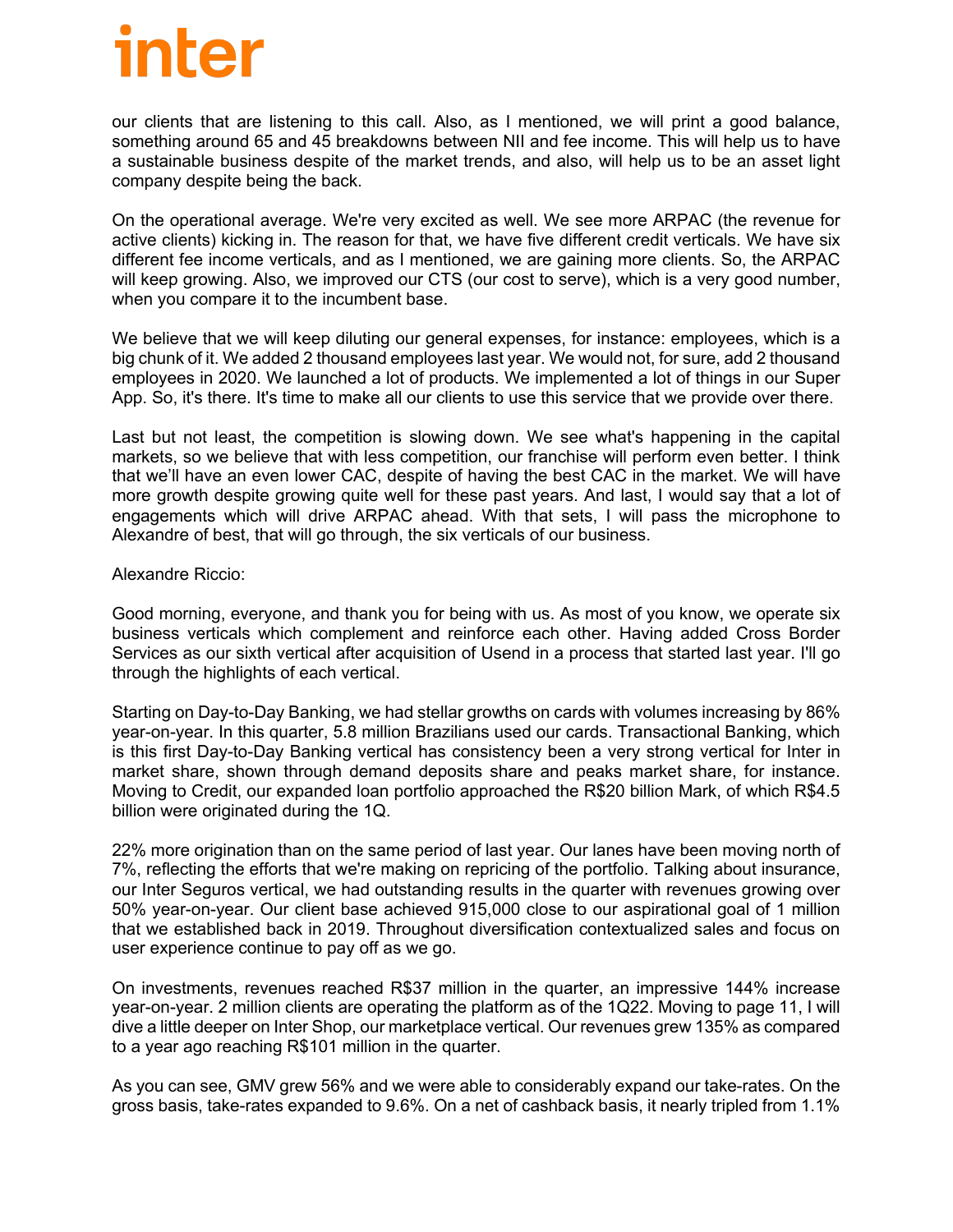to 3%. We're able to navigate through a typically weak quarter for retail with very impressive KPIs.

Finally, I'll talk a little bit about our newest vertical, which is Cross Border Services. This line of business results from the acquisition of Usend, which was closed in January of this year. The core of the business for now is the remittances from Brazilians living in the U.S. that recurrently transfer money back to Brazil. And going forward, we will have a fully integrated platform that will tap on the technology stack that we have in Brazil.

Our Cross Border Services vertical already has significant volumes being transacted, with more than US\$200 million in remittance TPV during the first quarter, more than 54 thousand global accounts opened and peaks of around 3 thousand new global accounts a day. We're excited with the growth of this vertical and with the optionalities that it brings to our business. With that, I'll pass the word to Santiago. He will talk about our financial performance. Thank you.

#### **Santiago Stel:**

Thank you, Alexandre. Good morning, everyone. Now moving to page 14, this image illustrates how we think about the long-term value creation of Inter. By being on the one-hand the largest purely digital regulated bank in Brazil. And on the other hand, by having a highly recognized and established brand. These two factors combined have allowed us to attract clients at a very low CAC, consisting in low R\$30 per client.

The result has been higher growth in our customer base. Giving us a position potential in two fronts: first, on the interest income to spread across multiple products. And second: on fees, which is asset light and recurrent, and expands beyond just financial services. The monetization impact combined with increasing cost to serve, had allowed us to deliver strong shareholder value, acceleration and leverage continues to materialize.

Moving on to page 15, our expanded loan portfolio reached in the quarter R\$19.8 billion. This represents an expansion of 81% year over year. On a quarter-by-quarter basis, our growth has intentionally been more modest as we have tightened our underwriting models, particularly on credit cards, prioritizing existing clients over the new ones. We expect growth to re-accelerate in the reminder of the year, particularly in the second half.

This worth noting that consistently through time our loan mix continues to diversify across multiple products, decreasing the concentration risk of our exposures on asset quality, and we see that remain strong, as a result of the structure of our balance sheet. Starting from the left, you can see that from our expanded loan portfolio 73% is collateralized and over the interest-bearing portfolio, the collaboration level reaches 94%.

Our coverage ratio remains stable, through the quarters outstanding at 93%. We look at the coverage ratio on a byproduct basis, credit cards and SMEs are well above 100% coverage. Lastly, on the right-hand side, our NPLs is 3.3% of the total number following the quarter. When our product-by-product basis NPLs had increased marginally, with the exception of SMEs, which decreased during the quarter.

Going on to funding on page 17, our funding base, which is R\$23.2 billion in the quarter, an increase of 64% year over year. Given their rate environment, combined with the seasonality of first quarter, we've seen client interest naturally more focused on the higher yielding products such as time deposits and LCIs.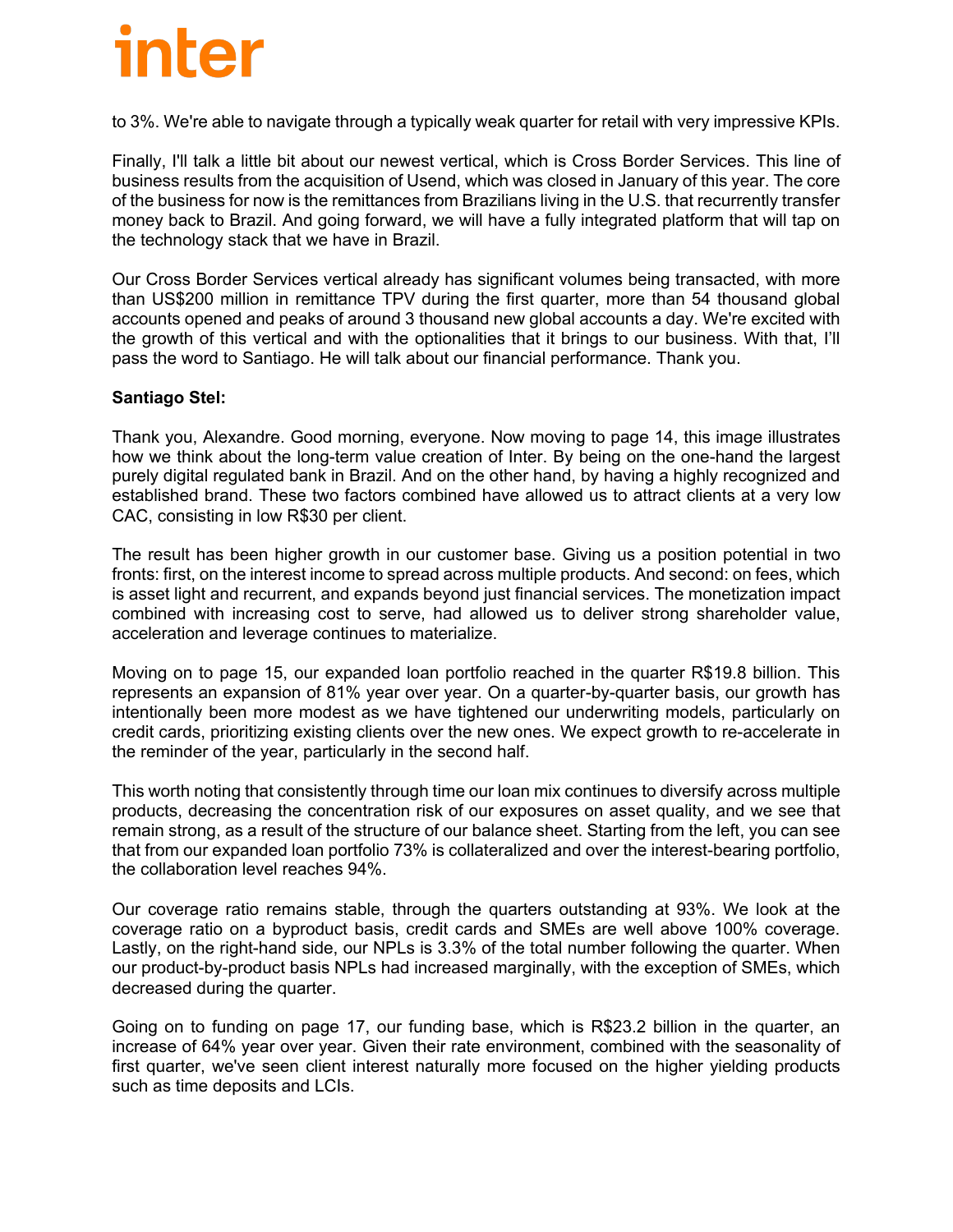Despite this dynamic our market share of demand deposits increased in the quarter and remains a competitive advantage for us at Inter, particularly on an environment of increasing rates. Our cost of funding, as percentage of Selic, reached 53% and remains one of the lowest in the industry.

Going to page 18 on revenues, there are three key points that I'd like to highlight. The first point is growth, as we delivered an impressive 130% growth year over year, which is R\$1,2 billion in the quarter, an absolute record for us and our value comparable to what we produced an entire year in 2019 or 2020.

The second point to highlight is the diversification of our revenue rates. This diversification is noticeable on breaking revenues sensitive fees versus gross interest income. We can see fees this quarter surpassing the 40% mark which is something we are pride of even the capital light and recurrent nature of the fee business. And the net interest rate since the share office rather more outstanding at 58% of total rooms.

The diversification is even more pronounced when swimming into the components of interest and fees which you can see in the bite on the right-hand side of the page. The third and final point to highlight on revenues are marketplace revenues. These are a nonfinancial revenue stream that started only two years ago and is still in the early winnings of its development. These revenues in the quarter which are R\$100 million, representing 19% of our fee revenue or 8% of our total from revenues. Moving on to page 19 on unit economics, we're doing an in-depth work to show.

The analysis on a cohort-by-cohort basis, which will be ready for filing with you in the next earnings call. On the left-hand side of the page, you can see that our CAC remained consistently below R\$30, and on the center, you can see our ARPAC continues to expand now reaching R\$367 on an annualized basis. Worth noting that here we're still showing our ARPAC deducting Inter's expenses. And finally, on the right-hand side, you can see our costs to serve which has remained at around R\$110 per client.

It is worth noting that this CTS is fully loaded. We expect the increase in CTS to be more pronounced going forward. As I already mentioned at the beginning of the call, we doubled our employees from 2 thousand to 4 thousand last year, and this year we expect the increase to a single digit percentage.

Moving on to page 20 on gross profit, we can see a clear acceleration through time in the first quarter of each year being lower, even seasonality. The exception in seasonality for the first quarter of 2021 in the strong government support as a result of the COVID 19 pandemic. During 2022, we see a same logic of prior years and the remaining 9 months of the year, we are accelerating the trajectory.

On page 21, you can see that given the fragmentation in our loan portfolio and the strength of our deposit base owning has performed well we have small yet steady increase across borders as we continue repricing our loan mix particularly in payroll and real estate, which take longer to reprice the SME or credit cards.

And then we continue to expand as we are structurally long on Selic. On page 22, to conclude on net income, we achieved another positive result. Now with R\$27 million in gain, we think that the operational levers impacting bottom line profitability will be increasingly visible the second half of this year. With that said, I'll pass it to Helena, who will go into on the corporate reorganization. Thank you.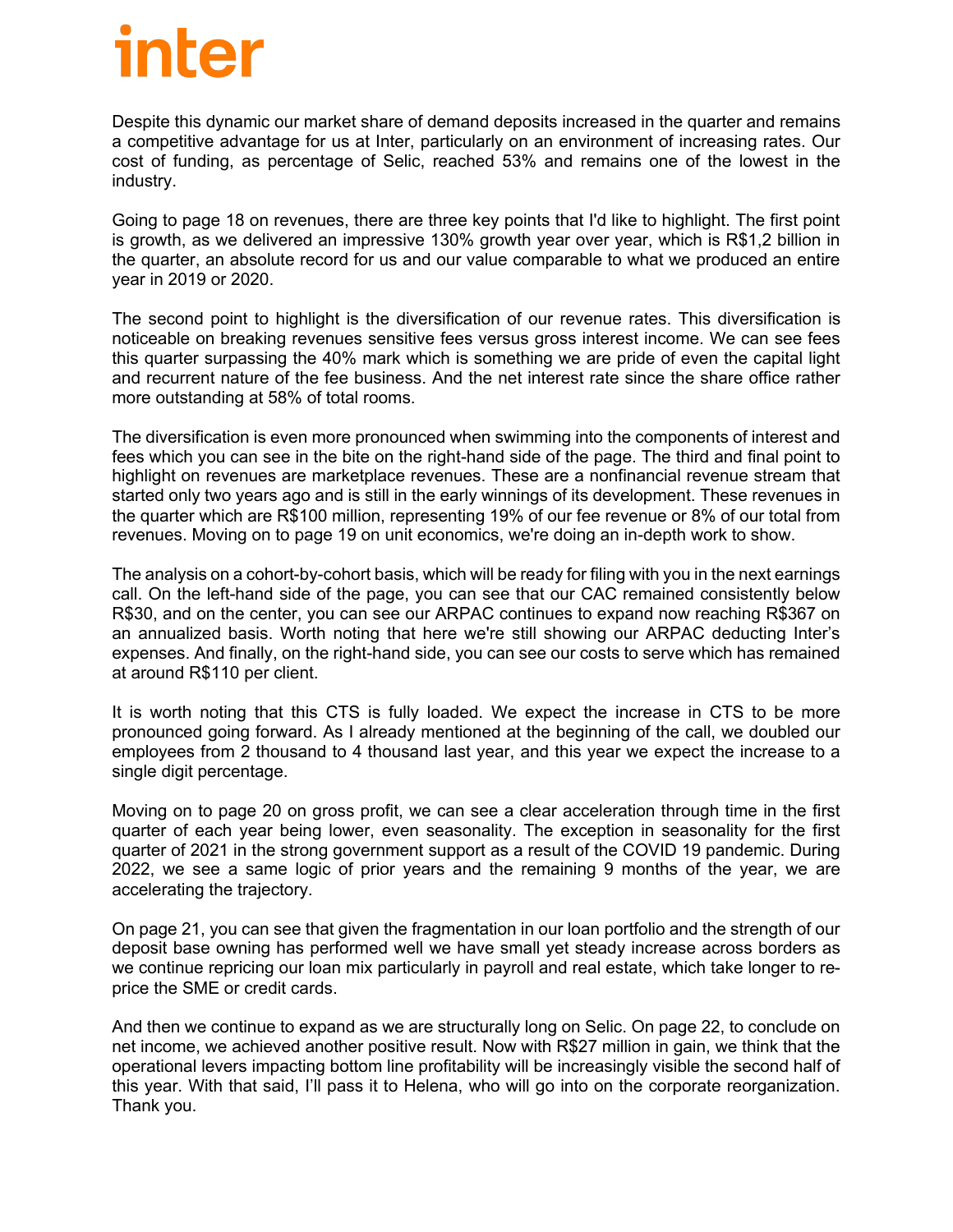#### **Helena Caldeira:**

Thank you, Santiago, and good morning and thank you all for joining our earnings call. I want to make a small recap on our corporate reorganization. Last week on May 12<sup>th</sup>, we had the approval of the transaction in our shareholders meeting. We had an impressive support from our shareholders with over 75% of the float present on the shareholders meeting and 85% of approval rate.

With the reorganization approved, we will be listed on Nasdaq under the single INTR, and we will have BDIs listed on B3 with the ticket BIDD31. I will share some of the key dates for the completion of the transaction. We have a cash out period in which eligible shareholders can elect to cash out their stocks at the price of 19.35 per unit.

The cash out option will be kept at 10% of the free flow shares, which is approximately R\$1.1 billion. If exceeded, we'll have a proration of the shares and shareholders will receive both the cash out for part of their shares and BDRs for the remaining shares. The cash out period started on May 13<sup>th</sup> and goes to May 20<sup>th</sup>. On June 17<sup>th</sup>, we have the last trading date of BIDI shares. So BIDI3, BIDI4 and BIDI11, will stop trading on the 17<sup>th</sup>, and we'll have on the following trading day on the 20<sup>th</sup>, the start of the BDRs on B3. After two days when the shareholders have these BDRs under their custody, they will have the option to break these BDRs into class A shares.

And, on the  $23<sup>rd</sup>$  we have the initial listing of by INTR shares on Nasdag. I remind you that all BDRs can be broken into class A shares any time after that. With that I will pass the word back to João, so that we can go later into Q&A.

#### **João Vitor Menin:**

Thank you, Helena. So, some closing remarks, but before that, just something I forgot to mention on my initial speech. We're very proud to be the best Super App on the west world. This is very important specifically at this moment. So, some remarks. We continue to gain market share, it's very important. We have a highly diversified revenue mix, also very important. Our loan portfolios, very highly collateralized, as I mentioned, started building that many years ago.

Our fund base is the best in class because of our retail units making business. We have a full bank licensed, not the payment components, a full bank licensed, which is very important for us. We're highly capitalizing liquid. We are going to continue expanding our margins as we scale. The employees are there, the business itself is there, the verticals are there, the Super App is there, the clients are there.

So, we're done with just going to gain this market share and this ARPAC soon. And last, as Helena mentioned, about our proprietary reorganization, I really would like to thank all our shareholders for supporting us since our IPO pack in 2018. I'm very happy that despite all of the ups and downs of the economy, the ups and downs on the market, we always had great support from our shareholders, and this is very important for our business. So, thank you very much. Now let's jump into Q&A session.

#### **Thiago Batista, UBS:**

Hi, guys. Thanks for the opportunity. I have one question about the Inter Shop. We saw a big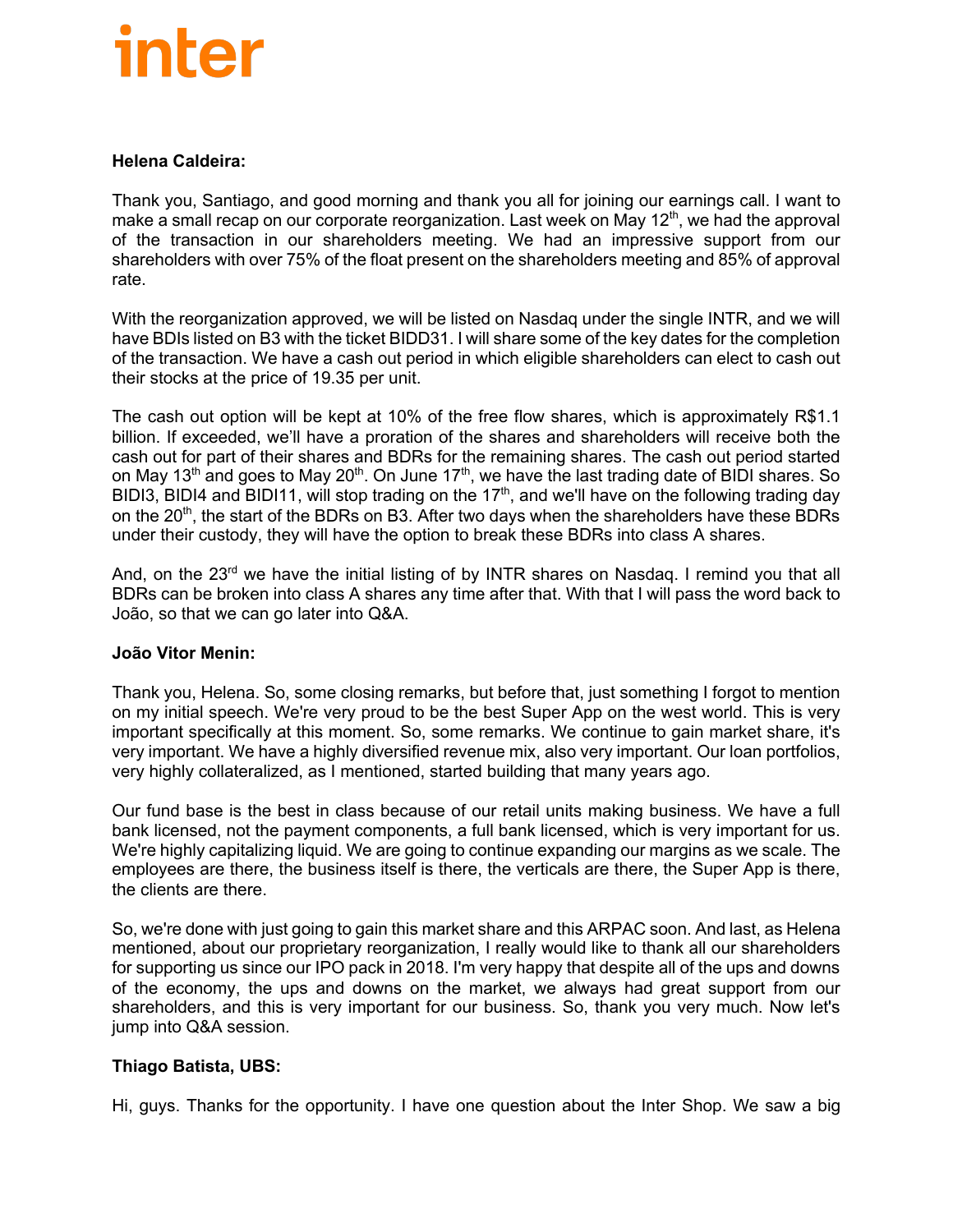increase in net take-rate during this the 1Q22. If I'm not wrong to 2% from 1.2% or something close to that. Can you comment if this is a new level of net take-rate or if you can see a further expansion of this net take-rate? And my second question is about the asset quality. We saw a sharp increase in the NPL ratio during the quarter. What can we expect going forward in terms of NPL ratio for Inter?

#### **João Vitor Menin:**

Thiago, João Vitor speaking. Thank you for your question. I'm going to cover the Inter Shop and later on, Alexandre will cover the NPL ratio. On Inter Shop, it's interesting because we hold some meetings with some investors last week and I was telling them that when we began Inter Shop, which is only two years from now on, we were almost begging for the retailers to be in our platform. And we're almost begging for the clients to try the platform and to buy things online.

Now, things are different. We see the retailers looking for ourselves to connect their products in our Super App. We have a very good capability of delivering them conversional sales to skip them are costs for them.

So, it's a very powerful combination and therefore, we can charge more in the take-rate side. Also, on the cashback we see many clients, current clients, using our platform and therefore we don't need to pay them as much cashback as we had.

The combination of these two trends equals to a better net take-rate, which we believe that this is the trend going forward. Of course, we might have ups and downs. It's normal, but the trend is positive. We think that we can with time aim on the 4% net take-rate for Inter Shop. That's what we're working to achieve. We're very excited with this initiative.

We've seen the retailers looking for us more and more, and we see the clients getting used to buy things on Inter Shop. So, this is the outcome and what we foresee for our net take-rate going forward. A positive trend improving buyer over buyer. That's how excited we are with Inter Shop. Alexandre is going to cover the NPL question.

#### **Alexandre Riccio:**

Thank you, João. Thank you, Thiago for the question. I'm thinking about NPLs and delinquency, First, I'd like to say that credit quality came along with our expectations. So, with the macro deterioration that we have seen in the overall, it was widely expected that we and the markets would see increasing delinquency in our case, specifically for credit cards. That is our noncollateralized type of credit, and it came this way.

So, we did see this increase on an adjusted basis from 6.5 to 6.6. So it's relatively low increase given the actions that we have taken mainly last year in October and November. We'll think our position to face this scenario is very positive, so we consider to consistently drive this strategy of having the collateralize portfolios close to 75% of our total exposure today is collateralized.

And having said that, going forward, we should deteriorate less than the consumer banks, as we have seen in this quarter as well. Our coverage ratios are healthy, and having said all this, we're ready to navigate through the next quarters in terms of where NPLs could go. I would prefer to wait and see, Thiago, because we have seen in the past, maybe in 2020, that different government incentives, for instance, have prevented NPLs from going up.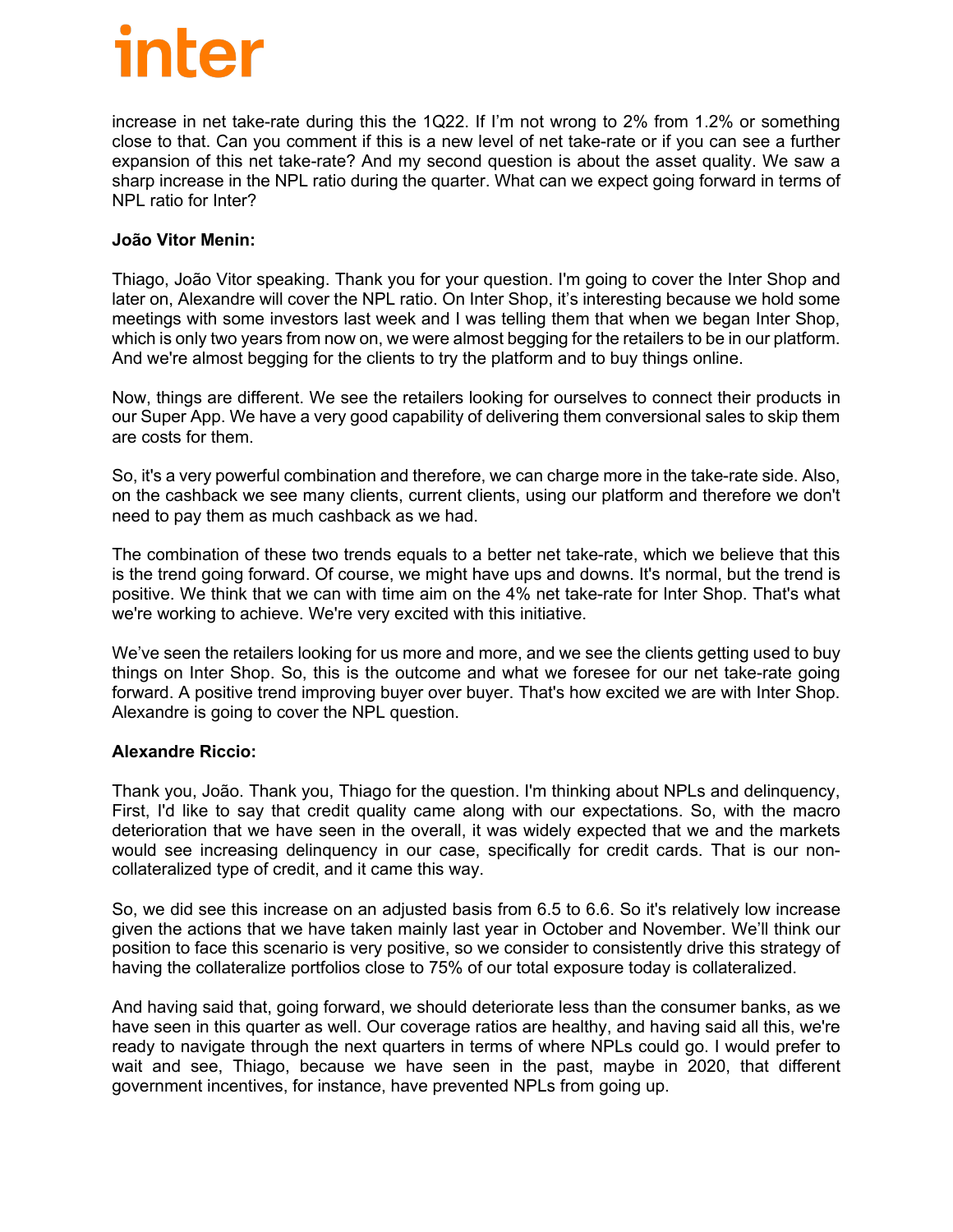In the 1Q20 a lot of the banks made things like very large additional provisions thinking that things would go bad and thinking things did not go bad. Actually, they went well and the NPLs behaved super well after that. That's why we are working a lot to prevent NPLs from going up, doing our homework in all the credit lines and we'll wait and see what happens in the next upcoming months and quarters. Thank you.

#### **Thiago Batista:**

Thank you, João. Thank you, Alexandre.

#### **Yuri Fernandes, JPMorgan:**

Thank you, everybody. Thank you, João, Helena, Alexandre, everybody. I have a first question on capital. We saw some decrease on your core assure on this quarter about 9 hundred bips. We saw some increase in intangibles. So just checking if this is related to Usend. If you can comment a little bit on your capital position, that's the first.

And I have a second one regarding operating leverage and profitability. My question is, if you are close to the inflection point here, because we are seeing, you are repricing loans, I guess you are now repricing some credit card products, had accounts stabilizing, other administrative expenses are growing at more controlled pace quarter over quarter. So, my question is what do you expect for profitability in the second half?

If you can provide any kind of guidance for us here for thousand 2022 or 2023, that would be helpful. But I just wanted to understand a little bit more about this operating leverage. Where are we at that, and where should we start to see better results here. Thank you very much.

#### **Santiago Stel:**

Thank you, Yuri. Santiago here. I'll take the capital part of the question. Yes, our Q1 decreased by nine percentage points Four of those nine were related to two great growths. And 5 points were from Usend we assumed volume from the transaction the full impact of the goodwill upfront, even though there is a referred payment through earnouts to take an aggressive stance and absorbed collateralized ones.

We don't expect more impact from Usend given that these abrupt offering will be transactional. No credit involved going forward. And then on the capital base remaining 35% of CT1. We think this is a cushion we have with several times a lot of the average of the market due to growing for several years. I'll pass on to Helena.

#### **Helena Caldeira:**

Hi, Yuri. Well, regarding operational leverage and profitability we actually we see that this is the trend going forward. We understand that we are in the tipping point in which we have presented a lot of growth over the past years. And we have a lot of room to show operational leverage going forward both on the revenue side and on the expense side.

On the revenue side, we will continue to see ARPAC increasing as the customer base matures. We see that older cohorts of clients have a higher average revenue per user, which will become higher on leverage as we add less customers compared to the total customer base. What we also have on the revenue side is the increase of market share and scale in the products that we have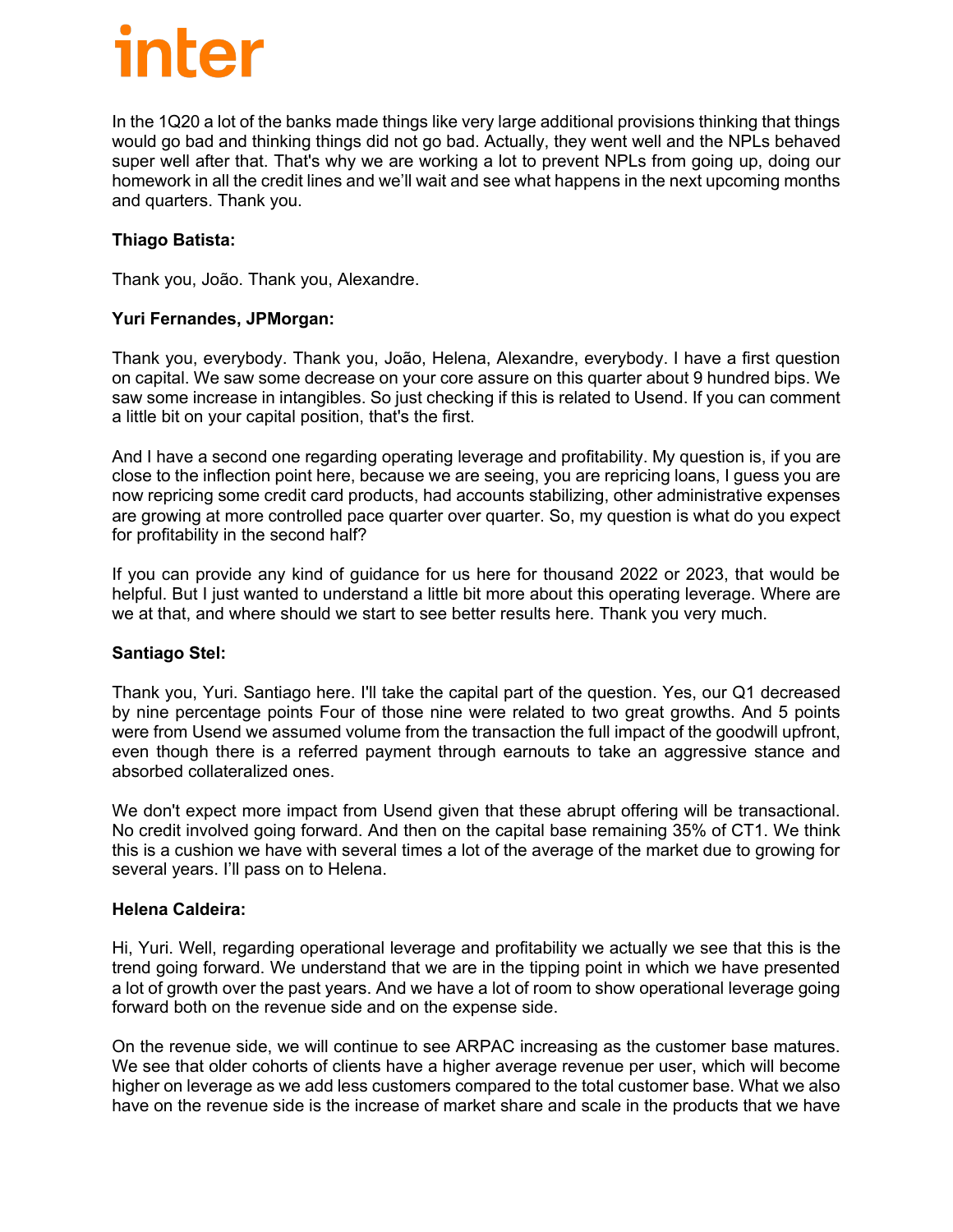right over the past years, we have been launching many new products and initiated many new verticals and such as Inter Shop, for instance, that we answered on in the previous question. But what we see that the majority of the products also help to drive revenues up.

When it comes to the expenses, there is operational leverage coming from basically everywhere. If we think about like personal expenses, for instance, last year we grew a lot. We basically doubled the employee base. And this year will be a marginal growth since we have already built the infrastructure to keep rolling forward. We don't have an actual guidance like to give to the market right now for the second half of the year for next year. But what we can say is that operational leverage will start getting more significant going forward. And this is what we expect.

#### **Santiago Stel:**

And the complement to points on this on the ARPAC. If you compare it to monthly and I said it's US\$6 per month per client and net interest expense analysis shows us this more than double time and half of our clientele enter the platform in the past 12 to 15 months.

So, the natural evolution of that clientele is becoming more profitable alone and that impact on revenues. And the second point is the acceleration of our product adoption. Before it took us ten quarters to reach 3.5 products per clients and now it takes us two quarters. So, this is an acceleration on the ARPAC expansion in the new book.

#### **Yuri Fernandes:**

Thank you, Helena, and Santiago. Santiago, just to follow up briefly here on capital there is a asking about cash out the debt rates.

#### **Helena Caldeira:**

Yes, Yuri. I'll get on those. So, we have for the for the payment of the cash out, we have hired a debt with some Brazilian financial institutions. One of the options is to do a capital reduction to pay for that, but that is not the only or not the main option that we have. So, the idea is to avoid this capital reduction not having an impact on capital given the cash out.

#### **Yuri Fernandes:**

Super clear, Helena. Thank you very much.

#### **Tito Labarda:**

Hi. Good morning. Thanks for taking my questions. Also, a couple questions. One, if you can give some guidance in terms of what you expect for loan growth, particularly in the different segments. You've highlighted you have a relatively collateralized loan portfolio.

Are those the segments that you think will grow faster? How do you think about the ones collateralized? An outlook in terms of growth, particularly with that quality deterioration. And then second question, you're following up a bit more on the profitability question that the UBS and Santiago mentioned is dollarized and converted to one of these around US\$6.

Any color where is some of your more mature clients in terms of that that ARPAC or what you know, what they're generating today in a more mature client base are fine base?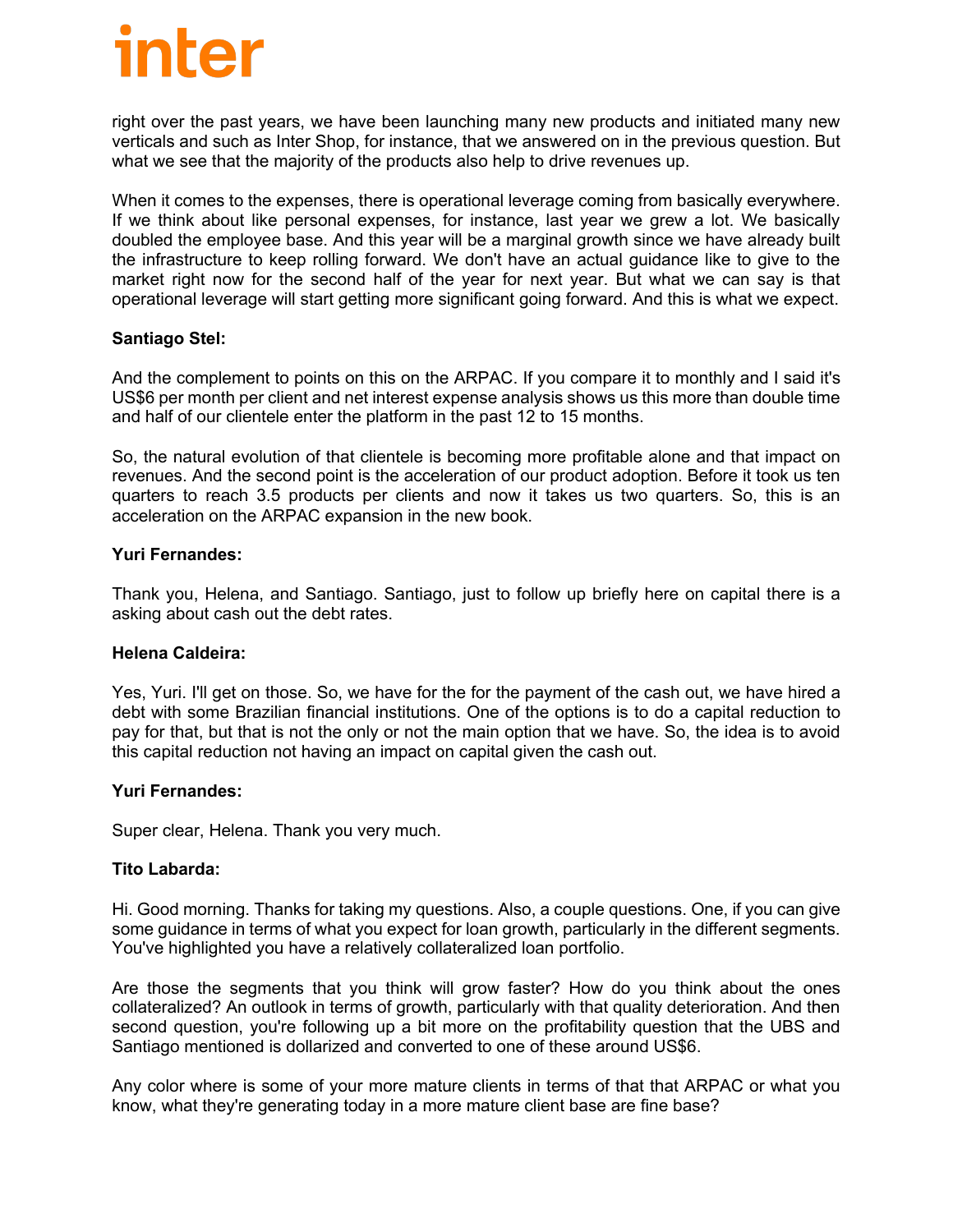And also, any guidance or target for where your return on equity can eventually get to, you know, once in a kind of a sustainable level of profitability it and how long do you think it could take to get there? You know, it could be some time away, but just to get how you think about that return on equity in a on a longer-term basis. Thank you.

#### **João Vitor Menin:**

So, Tito, João Vitor speaking. Thank you for the question. I'm going to start from the last one about the ROE. As Helena mentioned we're not giving the guidance to ROE. And actually, it's hard for us to predict that there are always going to be X points within three quarter, first quarter or whatever. But what I like to think for us is that by having a good balance between NII and fee income, that's the first thing to improve our ROEs.

So going forward with the revenues broken on both sides, we don't need to have a big equity to sustain our revenue base of growth. So this is very important. Also, as Santiago mentioned, we see dilution on cost to serve mainly because of the dilution of the personal expenses, mainly because I would say that all of the products that we are offering in that we want to offer to the clients, there they are.

We already put 1200 plus IT guys to develop, to implement, and to deploy as I mentioned, the best Super App on the west world. It's there, there are clients are kicking in. They are coming. It's a very good CAC. So, it's a matter of time for the profitability to improve. So, this is one thing about our roads.

Your first question regarding the growth on the credit portfolio, as Santiago showed in these lights of the credit portfolio, we have to think about expanded credit portfolio six to five of these are collateralized. And if you think about without putting the transaction of the credit card, we have up to 95% collateralized. This was always a mindset for ourselves, for myself, I would say, for our board of directors to have a credit portfolio very well balanced.

We don't want to be a mono liner, a dual liner. We want to have five, six, whatever at different verticals and with that sets. We do have a very small penetration among these products. Mostly on the collateralized one payroll and mortgage. So, we foresee that will keep growing around 50% for 2022. We should slow down from 2021 for obvious reasons, but we have room to keep growing on a 50% basis. Maybe next year we can do even more than that we have 61 with equity. Is what we have good funding we have all the products and most of the profits are collateralized. So, we're comfortable by growing our credit portfolio on a 50% base this year, and maybe more than that for 2023 depending on the macro-outcome. So that's about the growth on the credit portfolio and Santiago is going to cover your second question was about the ARPAC.

#### **Santiago Stel:**

Good morning. Thank you for the question. So, on our back expansion, a few topics one year the US\$6 per month that's on a net basis. I'd like to reiterate that deduct the interest expense we see in the mature cohort is that more than doubles to 2.5.

And we'll add more color, as I mentioned in my initial remarks and for the next earnings call and the cohort analysis and the expansion of that and our forecast blue with us gaining market share. So that counts for that we added on page seven, facilitates the analysis, the valuation of our market share and core products.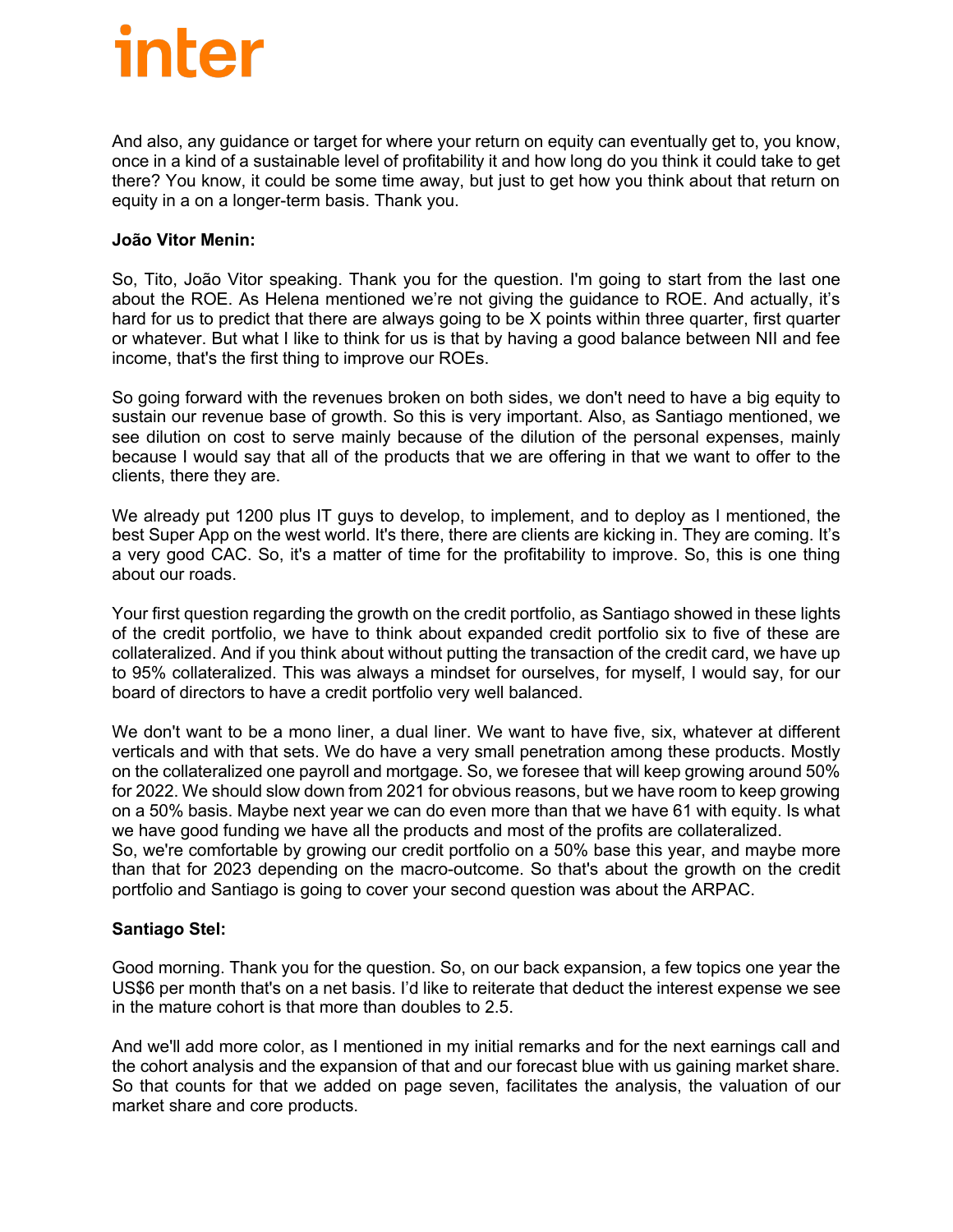And we see that we have already been gaining significant traction on several products and now it's a matter of continuing that trend and sustaining a decent asset quality which we intend to see us to join dimensions on our mix diversified, makes our loan portfolio be defensible or better in the context of increasing NPLs and we that our plans should continue to trend higher as we add percentage wise, less clients than the ones that hit on the bust.

#### **Tito Labarda:**

Great thing I thank you João Vitor and Santiago. That's helpful. Just one follow up on the loan growth you mentioned on 50% and I assume this one is collateralized. How about that sort of like on the unsecured? Just curious how you think about growing that portfolio and should that or less than that 50%? Any color on it?

#### **João Vito Menin:**

So, Tito, João Vitor speaking again. Yes, look at for the previous year we expanded more on the unsecured on the credit cards, so we gain more market share on credit cards. From now on, actually from the end of 2021, we decelerated the growth for credit card portfolio mostly at the time of the concession at the time of the on board of the claim.

So, we're trying to share, pick more clients for credit card underwriting clients that are with us for a longer period of time. That's what we would be doing for the credit cards. Having said that, we believe that credit cards winnable accordingly to the other types of credit mortgage, payroll, SMEs, and the agro-business.

And therefore, we think that the break down I would say by the end of the year or maybe 1Q22 is going to look pretty much the same as we have today the fragmentation of the credit portfolio.

So, we don't see any of these five different verticals gaining more market share in a fast on spots. I believe that all of them are going to grow pretty much at the same annual. And we want to keep this good balance between the five of them.

So that's the, the outlook, the outcome for the next two, three or four quarters, or even more. Maybe one or two years ahead. We are going to see pretty much the same breakdown between the credit portfolios.

#### **Tito Labarda:**

Ok, great. Thank you very much, João Vitor.

#### **Neha Agarwala, HSBC:**

Thank you so much for the opportunity for asking question and congratulations on the results. I wanted to talk a bit more about credit cards. There has been a slowdown in terms of loan growth for credit cards and SMEs during this quarter, so how do you see that loan growth going forward?

And could you please clarify the 50% loan growth that you mentioned? Is that for the book as a whole for this year. Or is that for just the secured lending segment?

And in terms of credit cards, even in terms of the number of credit cards, used during the quarter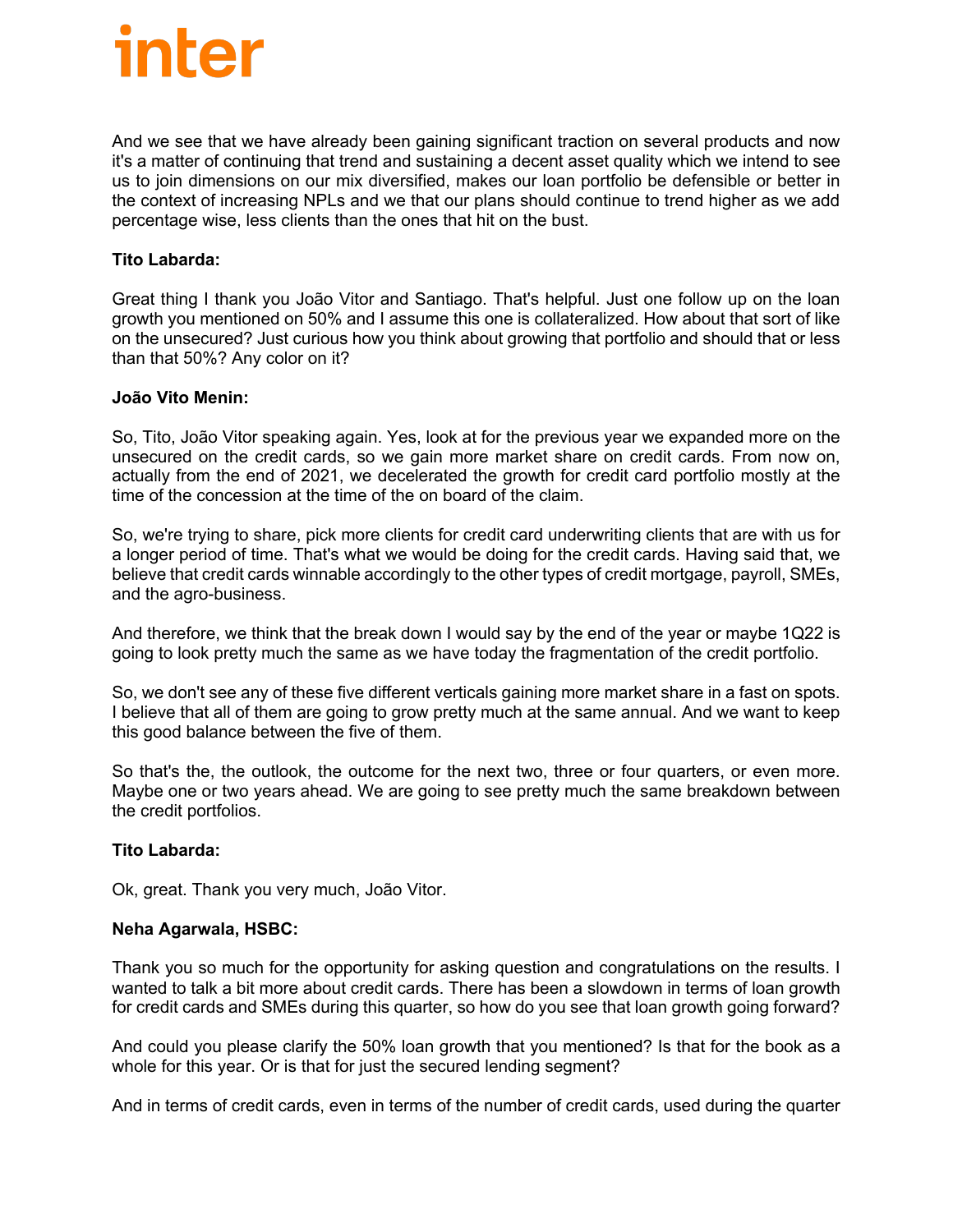and the TPV even that was quite weak sequentially despite the seasonality. And that also had an impact on the fee income that led to modest fee income growth, in my view. So, could you shed some light on that as to what is your strategy in that regard and what should we expect in the coming quarters? And then I asked my next question.

#### **Santiago Stel:**

So, thank you for the question. On cards, as I mentioned, a when I was going through the growth by broad, we intentionally decelerated our growth of cards during the quarter that was in line with the average of our entire loan growth. And that was intentional to recalibrate them and strengthen underwriting models these quarter in the context of increasing delinquency.

We are doing great to new clients by a much smaller percentage. They were even before our prioritizing credit cards on their existing clients. And that naturally had an impact on fees. And back to the point on the growth and related questions before, we expect and like last year where the growth and cards was significantly higher than the average number, we had a much more balanced growth among different products for this quarter trying to maintain asset quality within acceptable levels for us.

So, the goal and strength that we see in our loan portfolio, as João mentioned, is the diversification and the resiliency and for that to be playing out particular scenario of increasing delinquencies as we have this year, we don't intend to grow the portfolio out on faster base than the average of our loan. We do want to help gain market share. So, we'll grow at a higher rate than the average of the market, of course products. But that growth will be more balanced across each other products.

#### **Neha Agarwala:**

And 50% mortgages for the entire loan book?

#### **Santiago Stel:**

Yes. It's for the entire long look.

#### **Neha Agarwala:**

Now on the provisions there was a big jump in the cost of risk during this quarter. And like you mentioned, there was no material deterioration in asset quality that we've seen. So, any reason why there was a slight pick-up in defaults and why the provisioning accelerated during this quarter and is this the level like around 5% cost of risk? Is that what we should expect for the year.

#### **Alexandre Riccio:**

Thank you, Neha. So, we saw growth given by the evolution on the NPL that we saw. And we have we reached this 5%. We should navigate through the same level throughout the year. So I shouldn't see additional growth as we move forward.

#### **Neha Agarwala:**

And my last question is on the international business. Previously gave a bit aggressive guidance in terms of what your expectations are in terms of contribution of international businesses. Could you shed some light on what is the expectation and now how are you seeing your services develop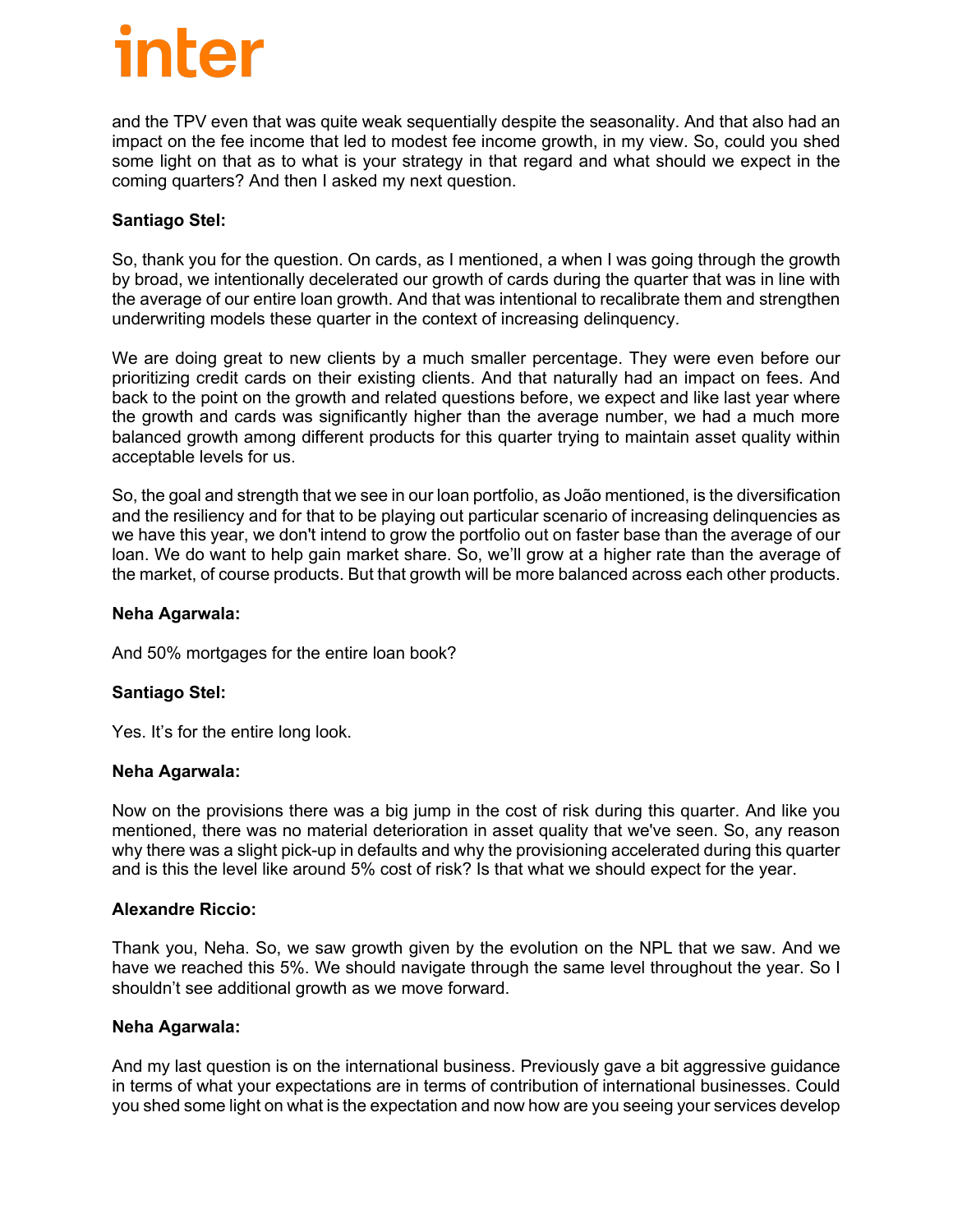

outside Brazil?

#### **Santiago Stell:**

Yes. So, in the international business, the Usend transaction closed this January. And from January onwards, it's part of the Inter ecosystem. And the core of the business is remittances of Brazilians that live in the US and send money from the U.S. into Brazil.

This is a high revenue product, with a high currency on average is sent funds to Brazil twice per month, one to build an entire ecosystem of transactional products into the US, which is something we can do with a very low marginal additional cost which would be absorbed by the US entity.

And we intend to migrate our app into the US and have a single app. And Usend app and the Inter app will have a single app in the coming weeks, which will make it seamless for people to operate as they go from one country to the other. The revenue just since in 2021 of using West Coast to US\$60 million, this is a growth that a revenue stream that goes up close to 100% year over year. So, we have compounding basis you will become significant, but yet it's starting off a lower base. We don't intend to give credit in the short term, it's a transactional and value proposition that we want to have and that we fully integrate into the entire ecosystem

#### **Neha Agarwala:**

Okay, Perfect. That's why any targets that you have in mind for your international operations? we'll see how that goes.

#### **João Vitor Menin:**

Neha, João Vitor speaking. we don't see any targets. We don't see the need of MNA over there. As I mentioned before, the Usend initiative is important because we have all the license to run the business, the day-to-day business in the 45 plus states in the US, we're going to replicate most of the products that we have in Brazil.

The transaction products on that app as well on the single app. So, I mean, we don't need to MNA in order to provide a good value proposition for the immigrants living in the U.S. So that's not on the table right now.

#### **Neha Agarwala:**

Thank you so much, João.

#### **Otávio Tanganelli, Bradesco BBI**

Hi, guys. Good morning. Thanks, or taking my question. Just a real quick one on my end. There was a sizable reduction on the interest revenue side, notably on the corporate segment. I wanted to get a little bit of color on that.

On the sequential basis, I saw in our spreadsheet that you reported something around R\$105 million in the fourth quarter, which declined to R\$86 million in the first quarter. I want to get the rationale behind that, especially because we're still on a scenario of rising interest rates, so there was something puzzling to me. Thank you.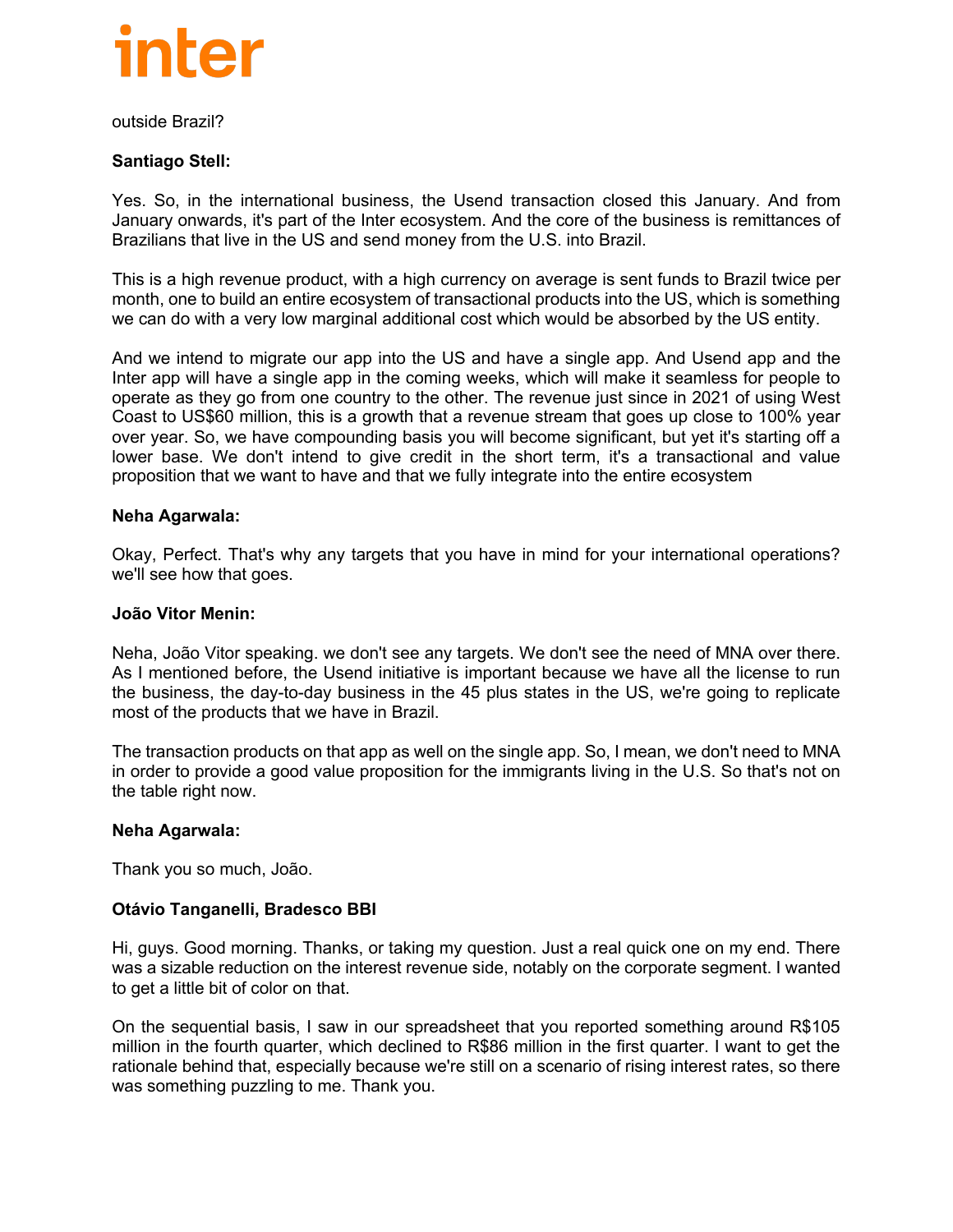#### **Alexandre Riccio:**

Hi, Otávio, thank you for the question. Alexandre speaking. So, the SME portfolio for us has a lot of seasonality, so very short-term portfolio and it typically has a fourth quarter that's very strong even by all the activity that we see in the country in the last quarters. And it's really seasonal. So, the good part of it is that it enables us to reprice the portfolio very fast.

So, as we're navigating these environment of heaving Selic highs on every global meeting. Having this quick turn over of the portfolio allows us to reprice it. And we should be we should have a recovery in the upcoming months. Thank you.

#### **Otávio Tanganelli:**

Thank you. Alexandre.

#### **Thiago Batista:**

Hi, guys. I have one question about the agreement between Inter and Mastercard. If I'm not wrong, you guys recently renewed this agreement. Can you elaborate a little bit on this agreement and how we should see the impact of this agreement on the PNL of Inter?

#### **João Vitor Menin:**

Thiago, hi. João Vitor here. First of all, I'm very proud to be a partner from Mastercard since 2015, 2016. They were the first one to, I would say, to accept Intermedium at the time we had a business plan to have a 100 thousand clients by 2020 and they accepted us on their platform we start being MasterCard issue, and since then we have the room much more than ourselves. Inter and MasterCard expected.

And therefore, we have been doing every 24 months, 18 months we have been renewing our agreement with them. We just did that in January, and you're going to see most of the impact. It's going to be a good back a way better deal than the one who signed in a 2019, something around that. It's going to be a way better deal for us and you're going to see that on the savings we want to reduce the savings that we have with MasterCard.

This is a better way for us to put that we run instead of just getting rewards from MasterCard which will cost us that is interesting. So, you'll see mostly through there reducing the cost due to be an issue for MasterCard for our 20 million plus clients. That's how we're going to see and again very proud to partner with Mastercard since the beginning of our retail banking business.

#### **Thiago Batista:**

Very clear thanks.

#### **Flávio Yoshida, Bank of America:**

Hi. Good morning, everyone. Thanks for the opportunity to ask questions. So my question is regarding client ads. So client ads was consistently trending up last year until the 4Q when you guys added almost 3 million clients in the 1Q, it decreased to 2.3 million clients. And I was wondering what should we expect for client ads going forward? Was there any seasonality? The 4Q should be, you know, the 2 million client ads, more recurring level.